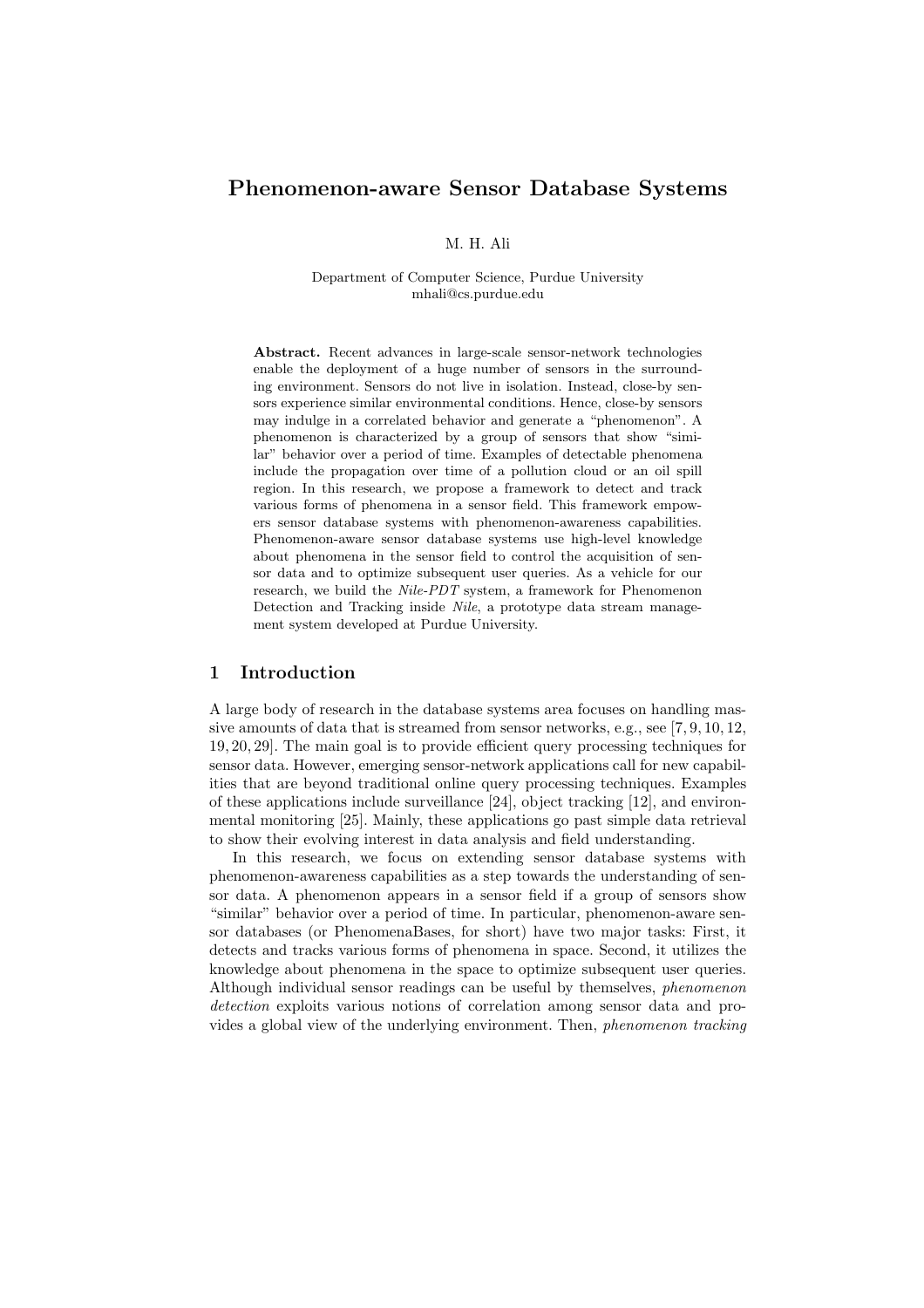monitors the propagation of detected phenomena to reflect the changes in the surrounding environmental conditions. Given the knowledge about phenomena in the surrounding space, phenomenon-aware optimizers bridge the gap between the low-level sensor readings and the high-level understanding of phenomena to answer user queries efficiently.

### 1.1 Motivation

In this section, we identify five major points through which sensor-network applications benefit from Phenomenon Detection and Tracking (PDT, for short) techniques. These points can be summarized as follows:

- 1. High-level description of the sensor field. With the aid of PDT techniques, an application may ask for "What is going on in a sensor field?" instead of asking "What are the sensor readings?" PDT techniques describe the underlying sensor field using a higher level of knowledge (e.g., report a fire alarm instead of a bunch of high temperature readings).
- 2. Phenomenon-guided data acquisition. Data acquisition can be guided by detected phenomena in the sense that we reduce the sampling rate of non-interesting sensors (i.e., sensors that do not contribute to any phenomena). Also, we reduce the sampling rate of sensors that are (and will remain) involved in a phenomenon. Such sensors with persistent phenomena are temporarily turned off with the assumption that their phenomena will not disappear instantaneously. Sensors on the boundaries of a phenomenon tend to be more interesting and are likely to change their values quickly. We increase the sampling rate of boundary sensors such that we capture the possible change in their state as quickly as possible. Reducing the sampling rate of a sensor will result in a general reduction in the sensor's energy consumed in sampling, processing, and communication. Also, the processing load over the centralized DSMS (or the sink node of the sensor network) will be reduced.
- 3. Data compression. Voluminous sensor data can be compressed using PDT techniques. Instead of maintaining the readings of each individual sensor, we maintain phenomenon pairs  $(R, B)$ , where R is the region that bounds a phenomenon with behavior B.
- 4. Prediction. Tracking a phenomenon movement and predicting its future trajectory foresees the next state of the sensor field. Based on the boundaries of a phenomenon and their trajectories, we can predict the movement of various phenomena in the space. Prediction of phenomenon-movement enables us to decide which sensors to turn on and off in order to conserve energy without losing useful information.
- 5. Phenomenon-guided query processing. Given a query and given a set of phenomena, query processing can be guided to regions with phenomena that satisfy the query predicates. Hence, the query space is reduced. All phenomena in the space are maintained and their contributing sensors are indexed. Then, a user query is mapped to a set of system-detected phenomena. Regions that are covered by this set of phenomena are processed to answer the query.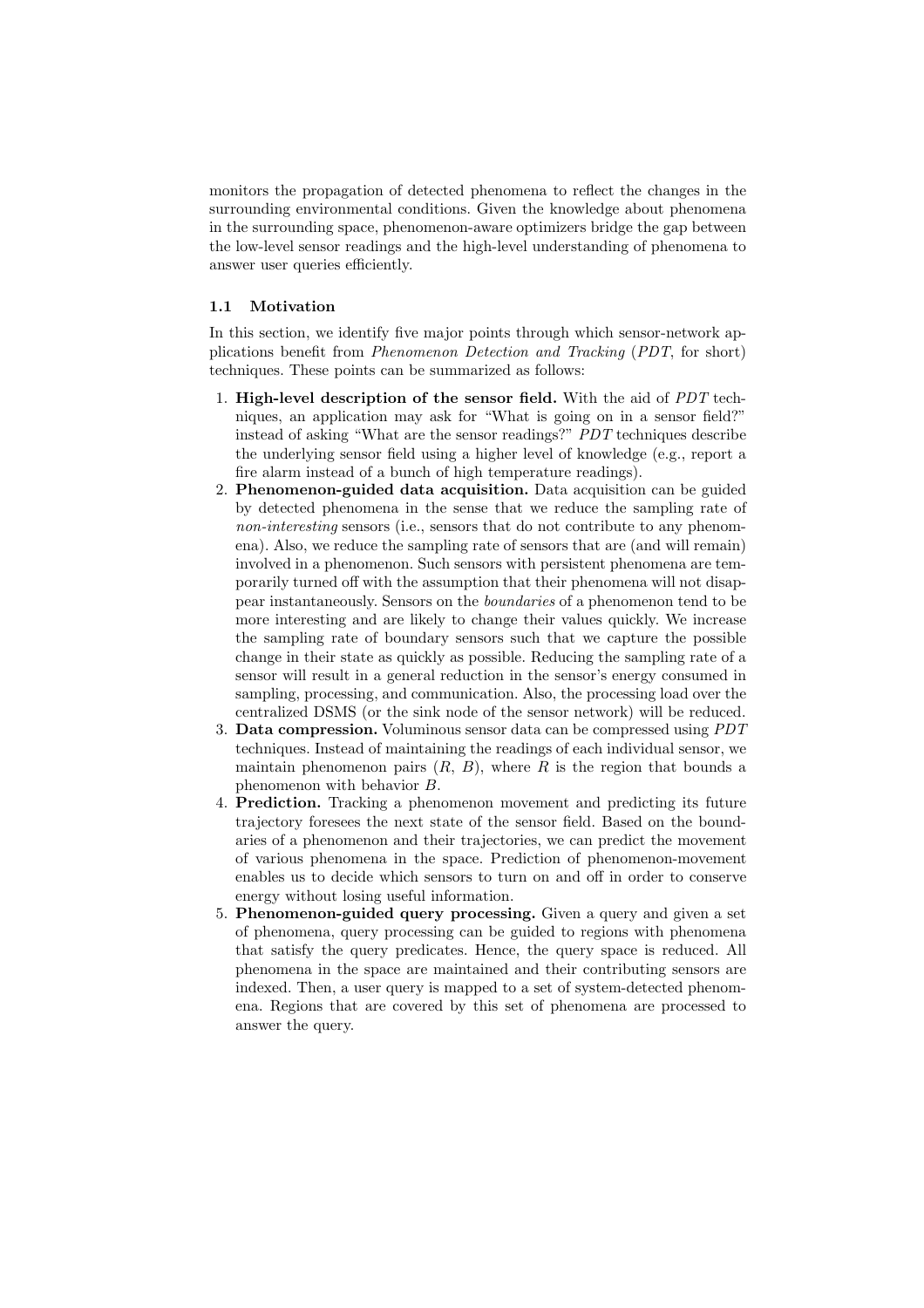

Fig. 1. Nile-PDT architecture.

#### 1.2 Applications

Several applications benefit from the detection and tracking of various phenomena in the sensor field. Examples of these applications include:

- 1. Tracing pollutants in the environment, e.g., oil spills, or gas leakage.
- 2. Reporting the excessive purchase of an item at different branches of a retail store.
- 3. Detecting computer worms that strike various computer sub-networks.

Notice that a phenomenon may or may not have spatial properties. The phenomenon in the first example has spatial properties, where an oil spill is a contiguous portion of the ocean surface. If a phenomenon has spatial properties, it is referred to by the term cloud. Retail store applications may not have the notion of spatial attributes, where retail stores can be spread arbitrary over the region. In the third application, the notion of spatial distance is relative to the network connectivity. Also, to generalize the concept of phenomena, a sensor may be a physical device that acquires readings from the environment, (e.g., temperature, light, humidity, or substance identifiers as in the first example) or a virtual sensor like the cashier machine that reads item identifiers as in the second example. A sensor may even be a piece of software that detects computer worms as in the third example.

This Ph.D. research is done in the context of Nile [14], a prototype data stream management system developed at Purdue University. We extend Nile with a *Sensor Network Support Layer* (SNSL) where a Phenomenon Detection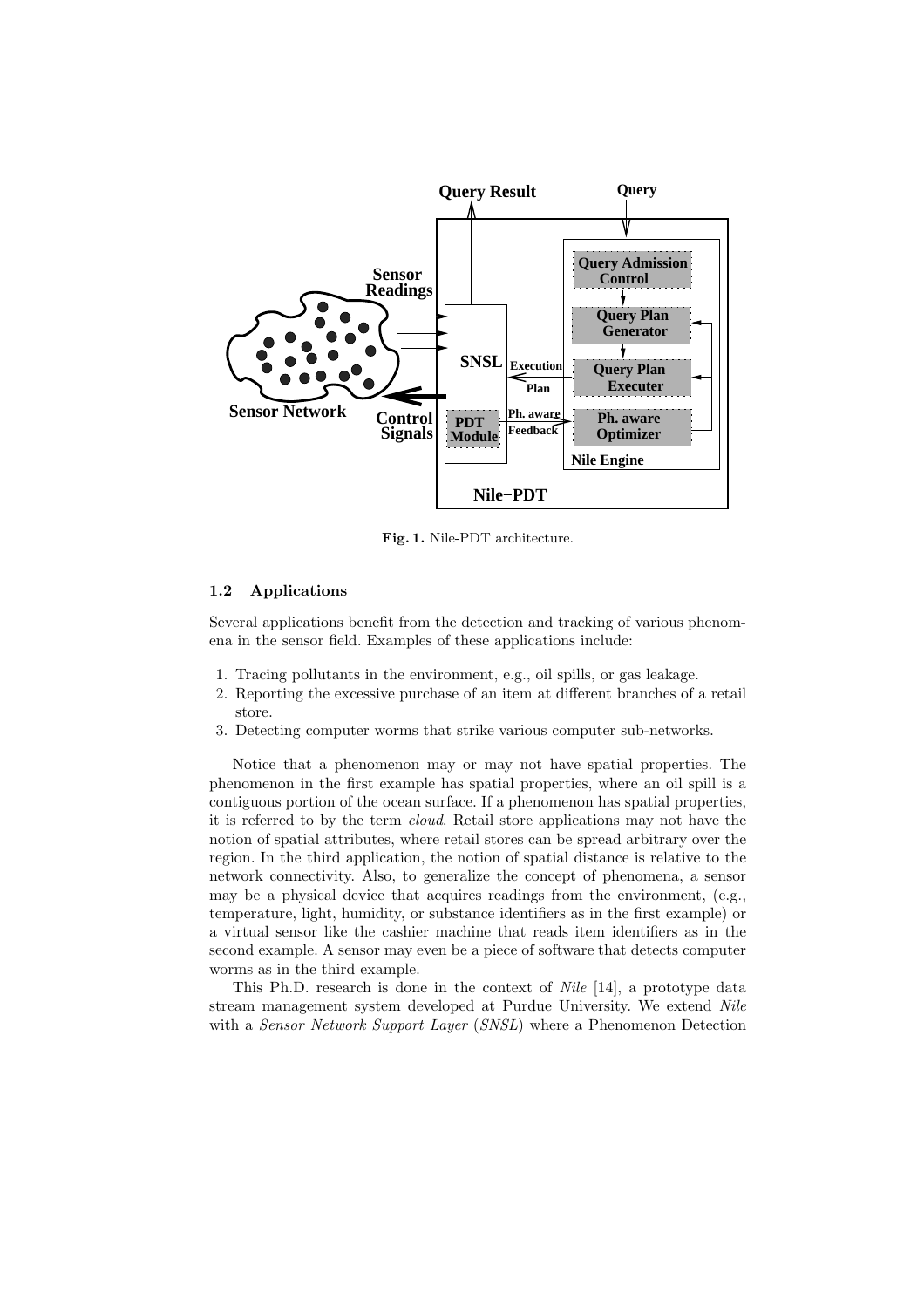and Tracking (PDT) module is placed. PDT monitors phenomena as they propagate in the sensor field and returns feedback to a phenomenon-aware query optimizer which, in turn, controls the generation and execution of query plans. Figure 1 illustrates the architecture of Nile-PDT.

# 2 Research Plan

In this section, we identify the major challenges in the design and the implementation of phenomenon-aware systems. In particular, we address the following challenges:

- 1. The phenomenon-extraction challenge, where we separate sensors that participate in a phenomenon from sensors that participate in no phenomena.
- 2. The sensor-network processing requirements challenge, where we develop algorithms that comply with the requirements of large-scale dynamically-configured sensor-networks with distributed processing capabilities.
- 3. The similarity-notion challenge, where we define various notions of similarity among sensors' behavior and develop techniques that comply with these notions.
- 4. The phenomenon-interpretation challenge, where we develop a query optimizer that makes use of knowledge about detected phenomena to answer user queries.

In the remainder of this section, we devote a subsection to explore each challenge, emphasize its associated research tasks, and propose preliminary ideas.

#### 2.1 The phenomenon-extraction challenge

As a first step towards phenomenon detection, we propose a concrete definition of a phenomenon. Two parameters control the phenomenon definition, the strength  $\alpha$  and the *time span*  $(w)$ . The *strength* of a phenomenon indicates that a certain phenomenon should occur at least  $\alpha$  times to qualify as a phenomenon. (This measure is similar to the notion of support in mining association rules, e.g., see [1].) Reading a value less than  $\alpha$  times is considered noise, e.g., impurities that affect the sensor readings. The time span  $w$  limits how far a sensor can be lagging in reporting a phenomenon. w can be viewed as a time-tolerant parameter, given the common delays in a sensor network. (This measure is similar to the notion of gaps in mining generalized sequential patterns [23].) In the light of these two parameters, a phenomenon can be defined as follows:

**Definition 1.** In a sensor network  $SN$ , a phenomenon P takes place only when a set of sensors  $S \subset SN$  report similar reading values more than  $\alpha$  times within a time window w.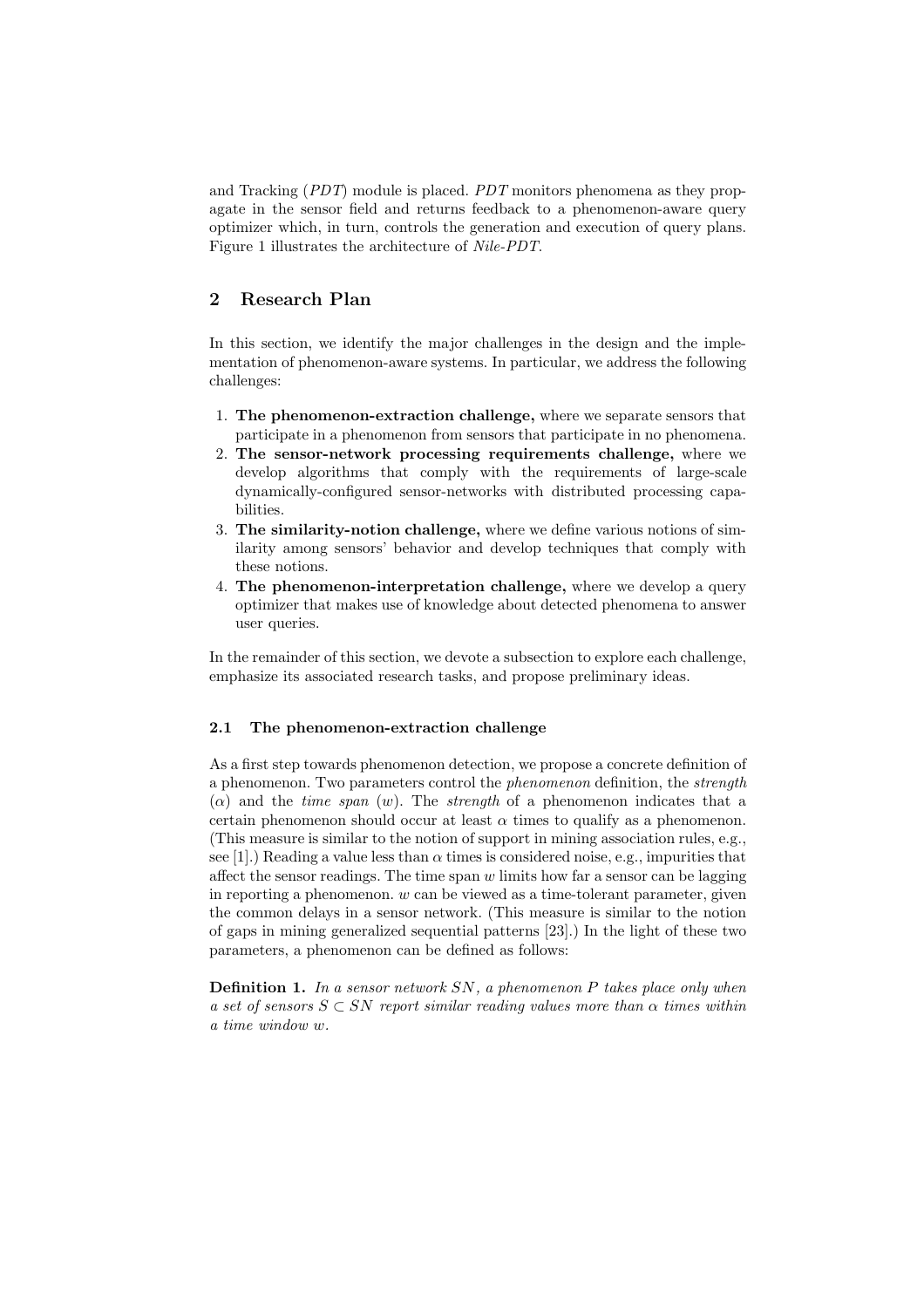In [5], we simplify the definition by considering the discrete case of the phenomenon where the notion of similarity reduces to equality. (In Section 2.3, we consider other notions of similarity.) The process of phenomenon detection and tracking (PDT) is divided into three phases:

- 1. The joining that applies an in-memory multi-way join over the entire sensor network to detect sensors with the same value within a time frame of length w from each other.
- 2. The *candidate selection* phase that enforces the  $(\alpha)$  and  $(w)$  constraints on join pairs to report phenomenon candidate members.
- 3. The grouping/output phase that groups phenomenon candidate members and investigates the application semantics to form and report phenomena to the user.

#### 2.2 The sensor-network processing requirements challenge

To implement a phenomenon-aware sensor database system, we need to shift the phenomenon detection phases to the sensor-network level. Distributed algorithms need to replace the centralized ones. We address five major challenges in sensor network processing:

- 1. Scalability, to face the excessive deployment of sensors in the space.
- 2. Adaptivity, to handle the gradual/abrupt appearance/disappearance of phenomena.
- 3. Distributed processing, to relieve the centralized system from possible congestions and to reduce the communication cost by filtering irrelevant data as early as possible.
- 4. Dynamic configuration, where sensors may be added or removed from the network based on the network conditions, the sensor's lifetime, and the availability of additional sensors.
- 5. Limited energy, to reduce the frequency of battery replacement in environments where the existence of a human being is either tough or dangerous, e.g., habitat monitoring [25].

To address the above challenges, we place a new operator (the SNJoin operator [3]) at the core of the PDT module. SNJoin is a distributed multi-way join operator that is specially designed for large-scale dynamically-configured sensor networks.

#### 2.3 The similarity-notion challenge

In this section, we generalize our work to include continuous phenomena. Continuous phenomena are generated by sensors whose values are drawn from continuous ranges. The major challenge in continuous phenomena comes from the fact that similarity among sensors' behavior does not necessarily mean equality. Instead, various notions of similarity need to be explored. We plan to examine the following notions of similarity: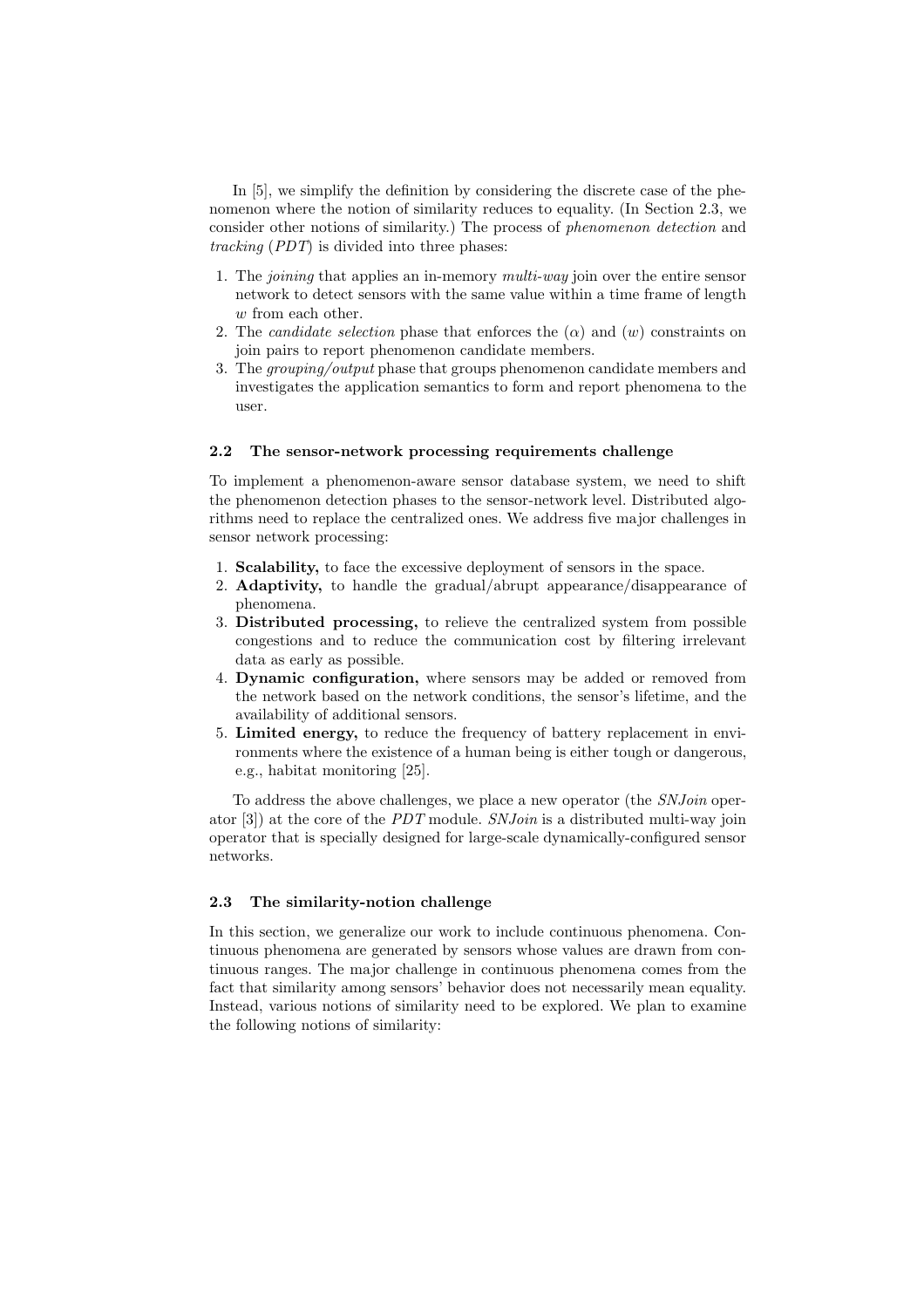- 1. Similar values, where similarity is assessed based on a distance function "dist". Two values  $v_1$  and  $v_2$  are considered similar if  $dist(v_1, v_2) < D$ .
- 2. Similar behavior, where we extract summaries from the sensor data (e.g., histograms, count sketches, or user-defined summaries) that capture the sensors' behavior over a window of time. Similarity is assessed based on the distance between the summaries.
- 3. Similar trend, where the increase/decrease in one sensor readings implies the increase/decrease of another sensor's readings. Generally, the change in the readings of one sensor is related to the change in the other sensor's readings by a function f (i.e.,  $\Delta v_1 = f(\Delta v_2)$ ). For example, the increase in the readings of smoke detectors is usually accompanied by an increase in the readings of temperature sensors.

We investigate two approaches to handle continuous phenomena: First, as a preprocessing phase, we group sensor readings into clusters, represent each reading by its cluster identifier, and apply discrete *PDT* techniques over cluster identifiers. Second, we replace the equality join by a similarity join, where the similarity function is a user-defined function that is provided as part of the query syntax. Initial implementation of *PDT* using similarity join is conducted in [2].

### 2.4 The phenomenon-interpretation challenge

A phenomenon-aware system implies that the phenomenon detection and tracking process is always running in the background to detect new phenomena and to track the propagation of already-detected phenomena. Based on the understanding of surrounding phenomena, phenomenon-aware systems answer user queries. The ultimate goal of our research is to build a sensor database system that optimizes user queries on a "phenomenon detection guides query processing" basis. We view phenomenon-aware query optimization as a rich area of research where phenomenon understanding alters the construction/execution of query plans. We explore phenomenon-aware query optimization along two directions:

- 1. Increasing the sampling rate of sensors that contribute to phenomena associated with active queries.
- 2. Controlling the join probing sequence such that a reading coming from one sensor probes only sensors where a match is likely to be found. The join probing sequence is tuned to favor the joins that affect the appearance or the disappearance of a phenomenon.

## 3 Experiments

As a proof of concept, we conduct an experimental study to show the performance gains a phenomenon-aware optimizer may achieve. We generate a set of 2000 sensors using the Nile-PDT simulator [2]. Each sensor generates a stream of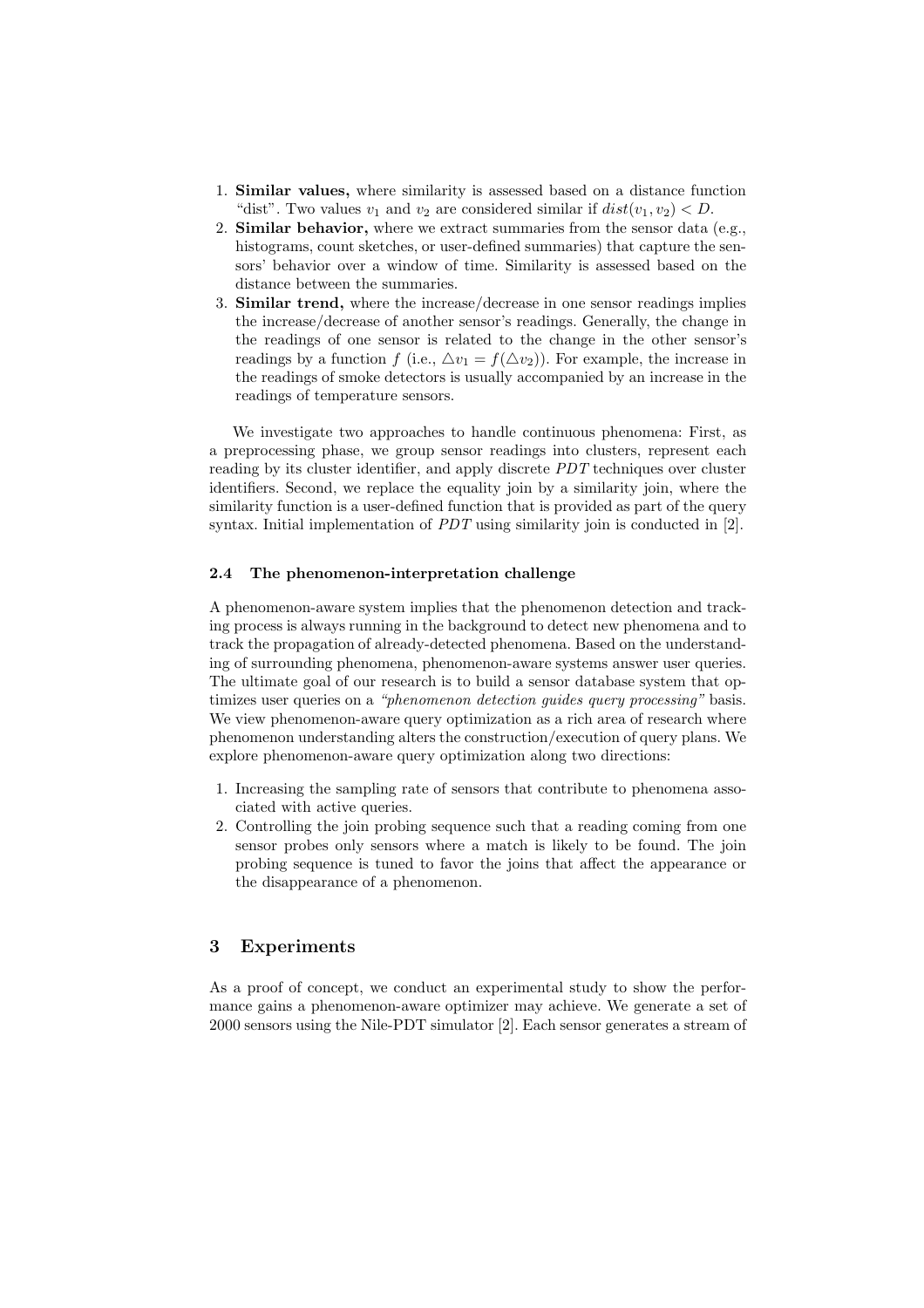

Fig. 2. Performance of Nile-PDT.

readings at a rate of 1 reading per second. We detect and track discrete phenomena as discussed in [5]. Detected phenomena are fed into a naive phenomenonaware query optimizer. The naive optimizer searches the list of detected phenomena, determines interesting phenomenon regions (i.e., phenomenon regions that satisfy the query predicates), and deploys the query only over regions of its interesting phenomena. We process a set of 100 selection query with predicate selectivities that range from 1% to 20% of the whole space.

Two experiments are conducted. First, we measure the energy saved (in terms of the number of transmitted messages) using a phenomenon-guided data acquisition. Sensors that contribute to phenomena are sampled more frequently than sensors that contribute to no phenomena. The number of transmitted sensor readings is reduced by up to 65%. Second, we measure the accuracy of the query result in terms of the average number of output tuples. Figure 2 illustrates the performance of the query processor in the following cases:

- 1. No-PDT, where no PDT-capabilities are used.
- 2. Exact, where infinite resources are given to calculate the answer.
- 3. Naive-PDT, where a naive PDT phenomenon-aware optimizer is used.
- 4. Target-PDT, which is an imaginary curve that reflects where we expect the performance of a non-naive optimizer will fall.

The Target-PDT curve is somewhere between the naive-PDT and the Exact curves (i.e., the target zone in the figure).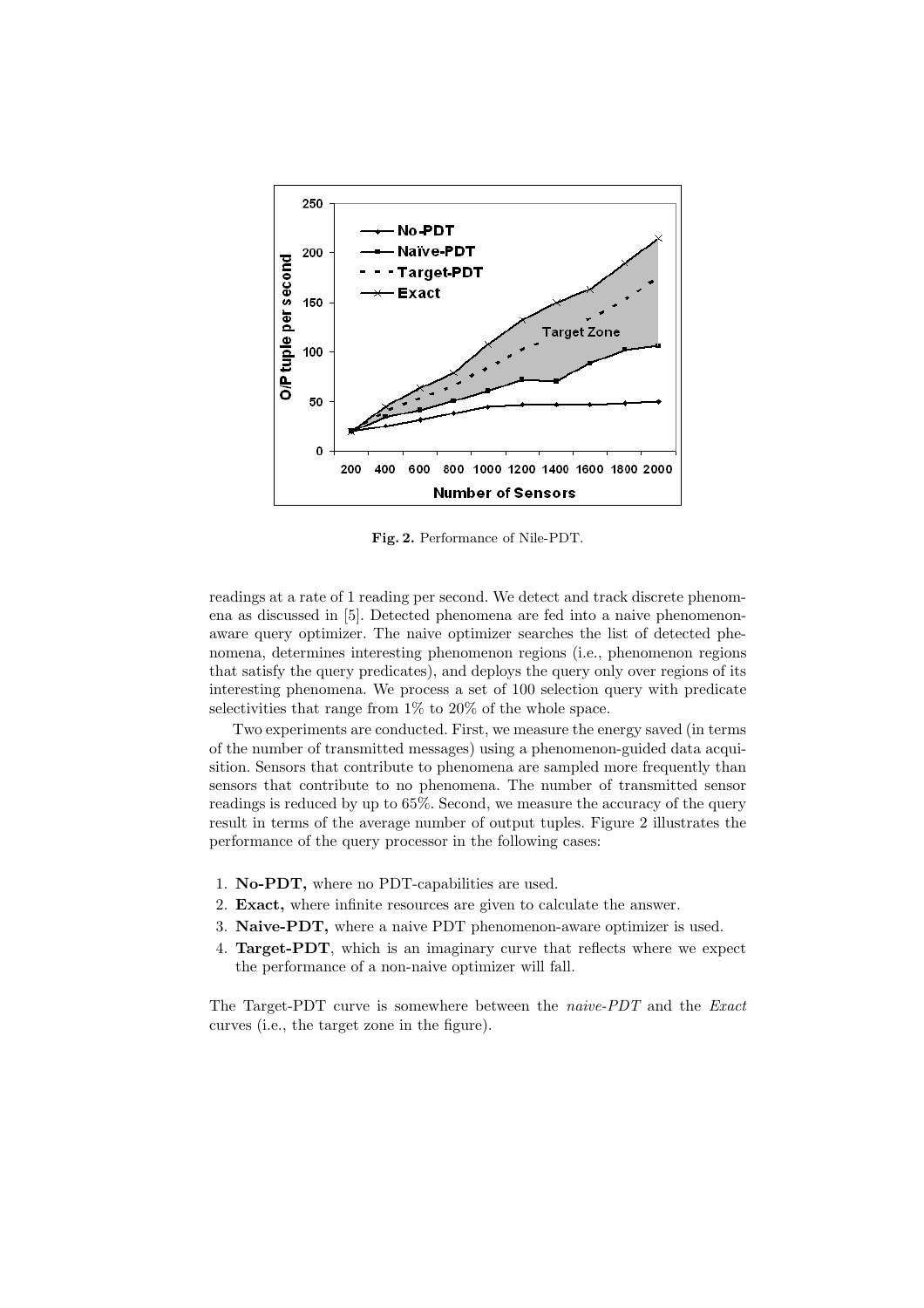# 4 Related Work

Sensors are devices that are capable of sampling, processing, and transmitting readings from the surrounding environment. Various techniques have been proposed to handle the sampling [4, 6, 10, 20], processing [9, 29], and transmission [8, 16, 18] tasks. In this section, we overview other techniques that analyze sensor data to track objects and/or regions as they move in the space. We also highlight the join operation over data streams due to its important role in the process of phenomenon detection and tracking.

To reduce the overall power consumption of the sensor network while object tracking, [28] proposes a prediction-based strategy that focuses on regions where the moving object is likely to appear. In [30], the tree-like communication structure of the sensor network is reconfigured dynamically to reduce the number of hops between a sensor and the sink node as the sensor comes closer to the moving object. Instead of tracking a single object, [2, 5] provide a framework to detect and track phenomena in a sensor field once a region of sensors exhibit a common behavior. The work in [22] investigates how to detect boundaries that separate homogeneous regions. In [15], continuous regions with similar values are grouped into homogeneous regions called isobars.

The join operation detects similarities in value among sensors along the trajectory of a moving object or among sensors in the same phenomenon region. For example, [12] tracks moving objects in a sensor field through a window join algorithm  $(w\text{-}join)$ . The join operation has been studied thoroughly in the literature, e.g., [11–13]. Symmetric Hash Join [27] is the first algorithm that takes care of the infiniteness of the data source. XJoin [26] provides disk management to store overflowing tuples on disk for later processing. An asymmetric window join over two data streams with different arrival rates is discussed in [17]. The Hash-Merge Join  $(HMJ)$  [21] is a recent non-blocking join algorithm that produces early join results. In our work, we propose the *SNJoin* operator [3], a multi-way join operator that is specially designed for large-scale dynamically-configured sensor networks.

### 5 Conclusions

In this paper, we proposed a framework for phenomenon-aware sensor database systems. We provided a concrete definition for the phenomenon and explored various notions of similarity among sensors' behavior. In a phenomenon-aware sensor database system, the knowledge gained through detected phenomena guides query processing to regions of interest in the sensor field. The proposed research plan has four phases. The first phase is concerned with detecting and tracking discrete phenomena (i.e., the notion of similarity reduces to equality) in a centralized data stream management system. The second phase pushes the detection and tracking of phenomena to the sensor-network level in a distributedprocessing fashion. The third phase addresses various notions of similarity among sensors' behavior and generalizes the phenomenon concept to include continuous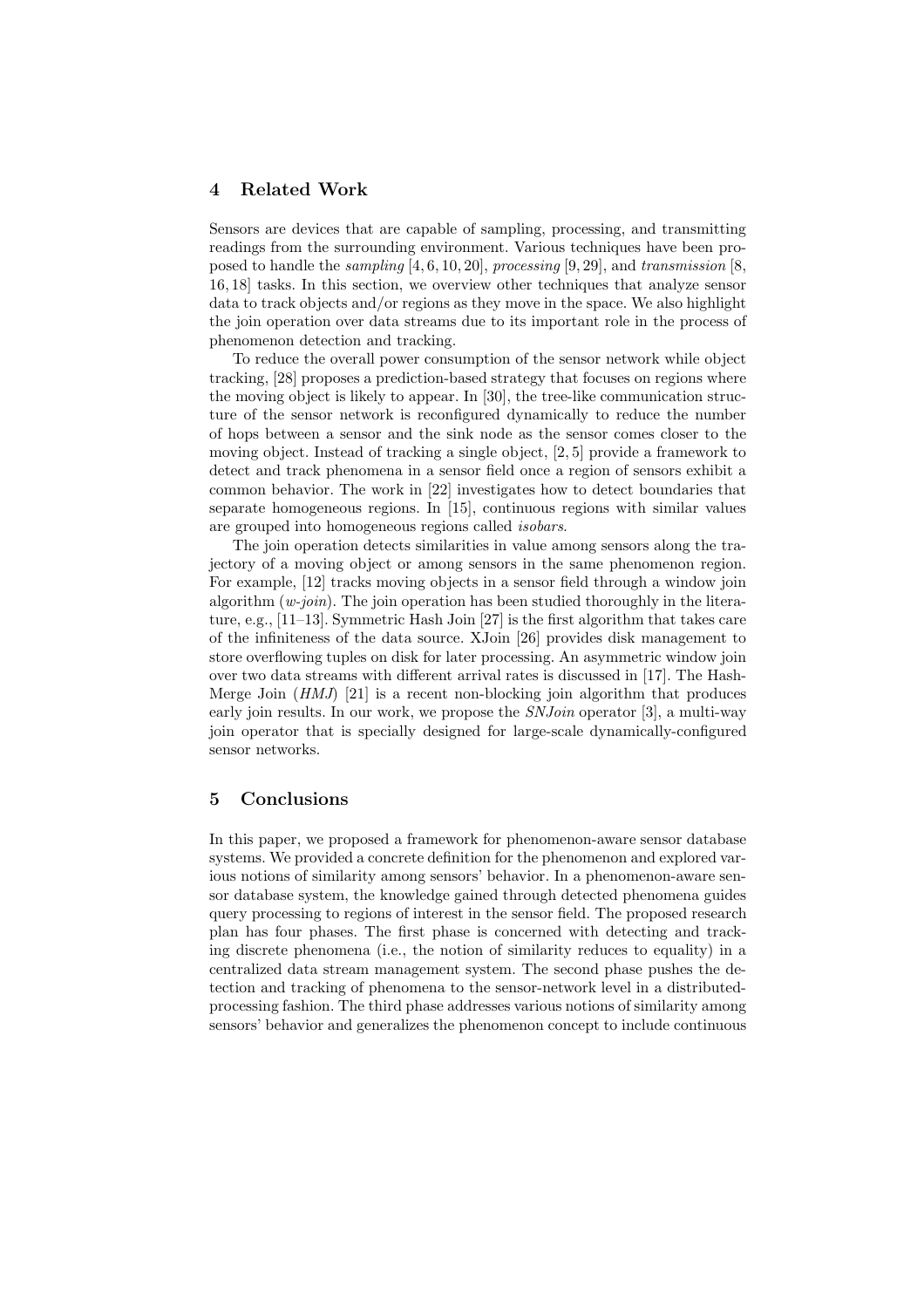phenomena. The fourth phase achieves, through a phenomenon-aware optimizer, the ultimate goal of answering user queries efficiently based on the knowledge about phenomena in the space.

#### References

- 1. R. Agrawal and R. Srikant. Fast algorithms for mining association rules in large databases. In Proc. of VLDB, 1994.
- 2. M. H. Ali, W. G. Aref, R. Bose, A. K. Elmagarmid, A. Helal, I. Kamel, and M. F. Mokbel. Nile-pdt: A phenomena detection and tracking framework for data stream management systems. In Proc. of VLDB, 2005.
- 3. M. H. Ali, W. G. Aref, and I. Kamel. Multi-way joins for sensor-network databases. Technical Report CSD-05-21, Department of Computer Science, Purdue University, 2005.
- 4. M. H. Ali, W. G. Aref, and C. Nita-Rotaru. Spass: Scalable and energy-efficient data acquisition in sensor databases. In Proc. of the International ACM Workshop on Data Engineering for Wireless and Mobile Access (MobiDE), 2005.
- 5. M. H. Ali, M. F. Mokbel, W. G. Aref, and I. Kamel. Detection and tracking of discrete phenomena in sensor-network databases. In Proc. of SSDBM, 2005.
- 6. B. Babcoc, M. Datar, and R. Motwani. Sampling from a moving window over streaming data. In Proc. of the Annual ACM-SIAM Symp. on Discrete Algorithms, 2002.
- 7. P. Bonnet, J. E. Gehrke, and P. Seshadri. Towards sensor database systems. In Proc. of MDM, 2001.
- 8. A. Cerpa and D. Estrin. Ascent: Adaptive self-configuring sensor networks topologies. In Proc. of INFOCOM, 2002.
- 9. J. Considine, F. Li, G. Kollios, and J. W. Byers. Approximate aggregation techniques for sensor databases. In Proc. of ICDE, 2004.
- 10. A. Deshpande, C. Guestrin, S. Madden, J. M. Hellerstein, and W. Hong. Modeldriven data acquisition in sensor networks. In Proc. of VLDB, 2004.
- 11. L. Golab and M. T. Ozsu. Processing sliding window multi-joins in continuous queries over data streams. In Proc. of VLDB, 2003.
- 12. M. A. Hammad, W. G. Aref, and A. K. Elmagarmid. Stream window join: Tracking moving objects in sensor-network databases. In Proc. of SSDBM, 2003.
- 13. M. A. Hammad, M. Franklin, W. G. Aref, and A. K. Elmagarmid. Scheduling for shared window joins over data streams. In Proc. of VLDB, 2003.
- 14. M. A. Hammad, M. F. Mokbel, M. H. Ali, W. G. Aref, A. C. Catlin, A. K. Elmagarmid, M. Eltabakh, M. G. Elfeky, T. Ghanem, R. Gwadera, I. F. Ilyas, M. Marzouk, and X. Xiong. Nile: A query processing engine for data streams. In Proc. of ICDE, 2004.
- 15. J. M. Hellerstein, W. Hong, S. Madden, and K. Stanek. Beyond average: Toward sophisticated sensing with queries. In Proc. of IPSN, 2003.
- 16. C. Intanagonwiwat, R. Govindan, and D. Estrin. Directed diffusion: a scalable and robust communication paradigm for sensor networks. In Proc. of MOBICOM, 2000.
- 17. J. Kang, J. F. Naughton, and S. D. Viglas. Evaluating window joins over unbounded streams. In Proc. of ICDE, 2003.
- 18. J. Kulik, W. R. Heinzelman, and H. Balakrishnan. Negotiation-based protocols for disseminating information in wireless sensor networks. ACM Wireless Networks, 8(2-3):169–185, 2002.